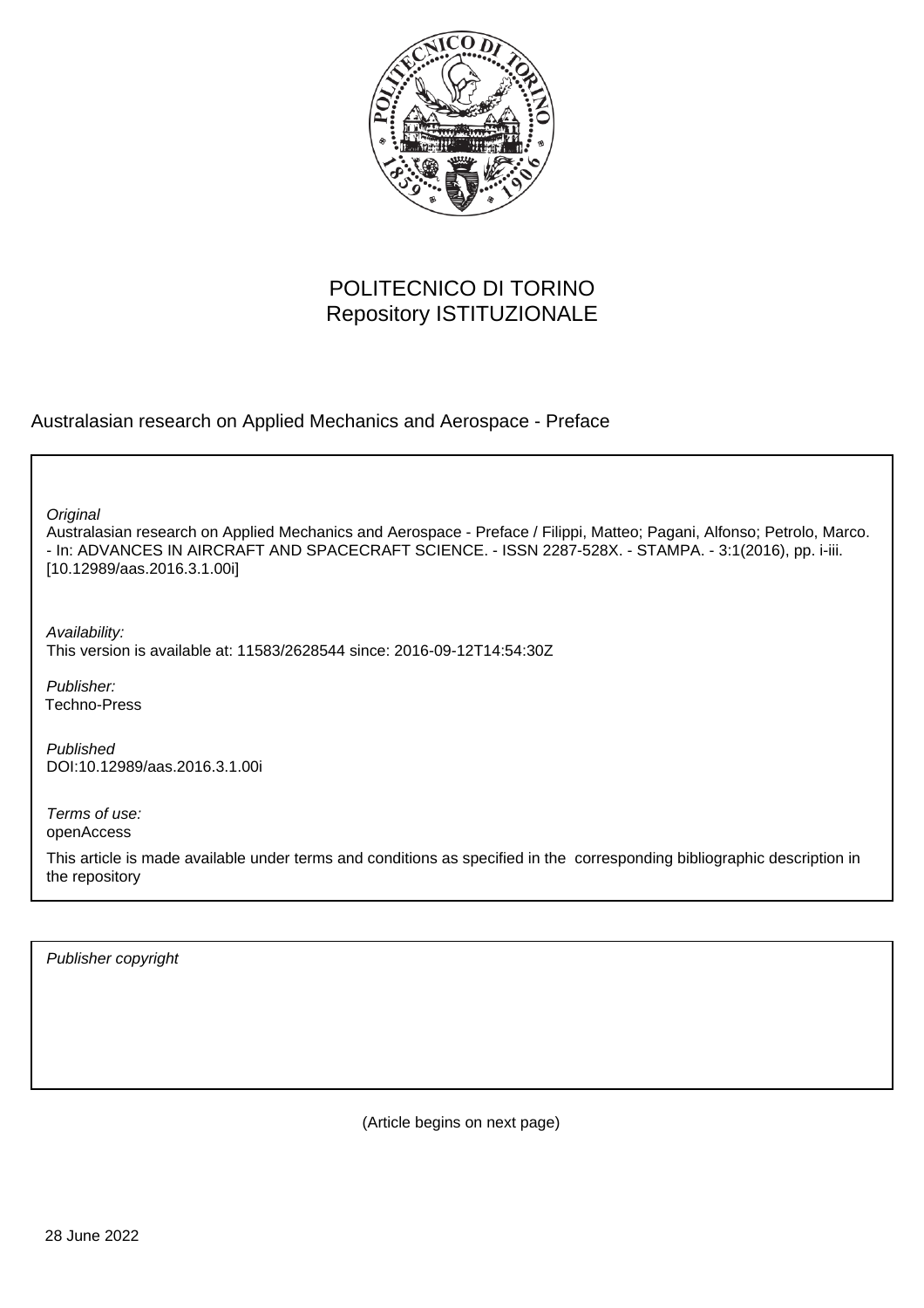## **Preface**

## **Special Issue on Australasian research on Applied Mechanics and Aerospace**

For the aerospace industry, Australasian regions have great potential. Nowadays, nearly three billion passengers a year are travelling on commercial airlines, and this number continues to grow, especially in *Australasia*. In this region, demand for new aircraft is therefore rising. The major aircraft companies, for example, estimated that *one-third of the entire manufactured aircraft* will be delivered to Asia in the next two decades. Thus, it is not a surprise that the common opinion wants Australasia to become the centre of the world for aerospace manufacturing and engineering knowledge development in the near future.

The present issue of *Advances in Aircraft and Spacecraft Science* (AAS) intends to publish some *selected, extended and peer-reviewed* papers that were presented at the *8th Australasian Congress on Applied Mechanics* (ACAM) from 23 to 26 November 2014. In particular, the present issue collects those ACAM works that were mainly devoted to disciplines related to aircraft, spacecraft and rotorcraft, in line with the aims of AAS International Journal. In the first of these contributions, Filippi and Carrera (2015) extended the one-dimensional Carrera Unified Formulation (CUF) to free-vibration analysis of metallic and composite rotating structures. By employing CUF, which is a hierarchical formulation that enables one to write the governing equations in terms of fundamental nuclei, the authors were able to devise solutions for arbitraryorder beam models of rotors and shafts including both gyroscopic and stiffening contributions. In fact, the CUF fundamental nuclei are invariant with the theory order and Finite Element (FE) approximation. Jayatilake *et al.* (2015) present a research about stiffness reduction of delaminated composite structures. In this work, the authors developed a 3D FE model and investigated the free vibration behaviour of fibre composite multilayer sandwich panels with interlayer delaminations. By using a commercially available FE code, a series of parametric studies were conducted and simulations about bolting as a remedial measure to fasten the delamination region were carried out. In another contribution of this special issue, Kalyanasundaram and Venkatesan (2015) investigated the feasibility of using the stamp forming technique for the processing of thermoplastic, recyclable composite materials. In their research, the authors used a self-reinforced polypropylene composite material (Curv®). A detailed experimental study was conducted and a Design of Experiments (DOE) methodology was adopted to elucidate the effect of process parameters that included blank holder force, pre heat temperature and feed rate on stamp forming. Mochida and Ilanko (2015) discuss a work about condensation method and Rayleigh-Ritz minimisation for the free vibration analysis of axially loaded, slightly curved beams subjected to partial axial restrains. The methodology proposed was applied to simply supported and partially clamped beams with three different shapes of imperfection. In their paper, Nam *et al.* (2015) present findings on strain evolutions at different points along and at 45º to fibre directions of circular Fibre Metal Laminate (FML) blank, through various stages of forming. FML based on steel and self-reinforced polypropylene was stamp-formed into dome shapes under different blank holder forces. Moreover, an open-die configuration was used in a hydraulic press so that a 3D photogrammetric measurement system (ARAMIS) could capture real-time surface strains. In a previous volume of AAS, Pagani *et al.* (2014) already published some of the results that were discussed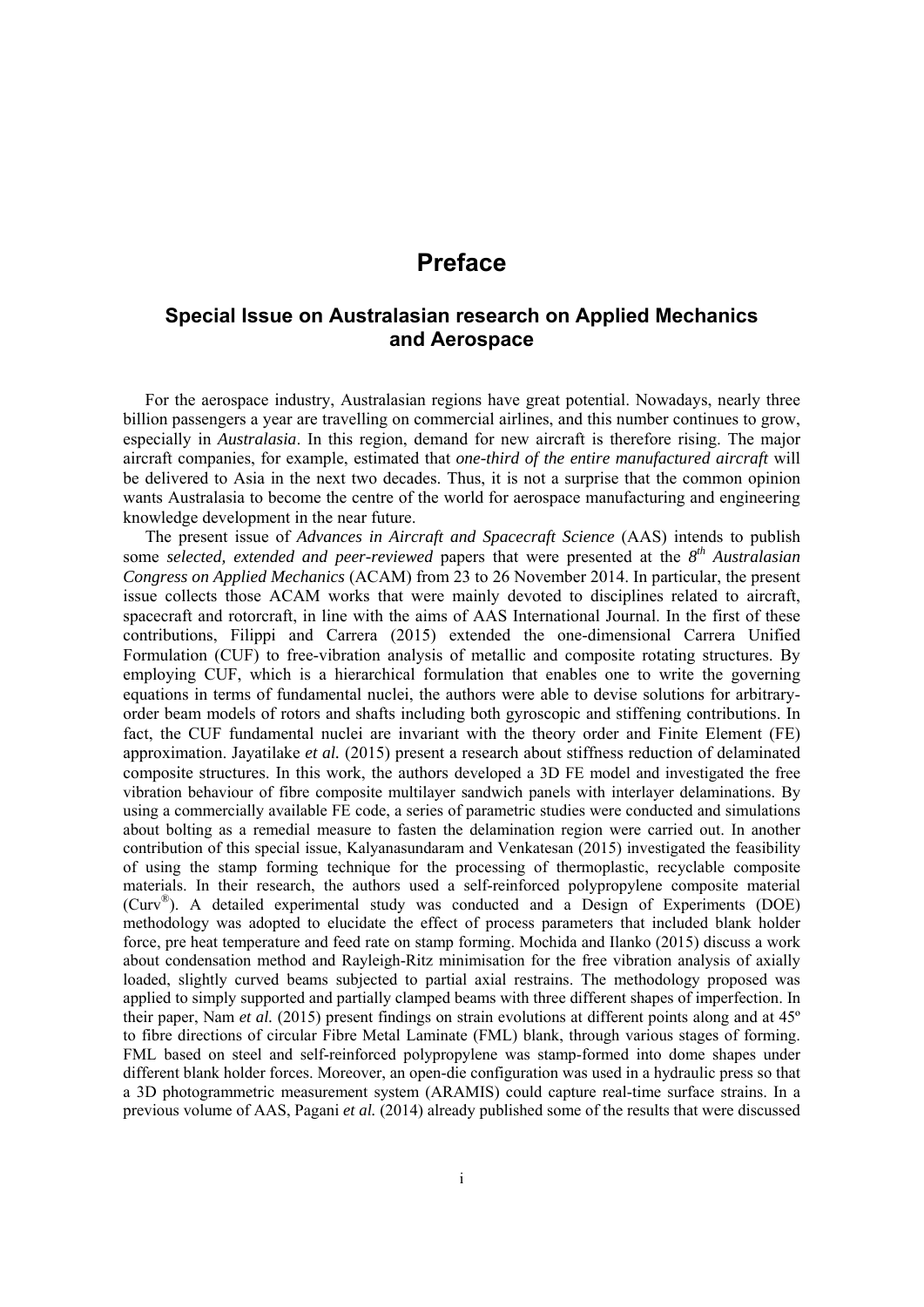by the authors at ACAM8. In that work, they proposed exact, refined, CUF-based 1D dynamic stiffness elements for the flutter analysis of plate-like metallic and composite wing structures. In the present special issue, the same authors (Pagani and Carrera 2015) discuss a 0D mathematical formulation for rapid and explosive decompression analyses of pressurized aircraft with active venting (both swinging and translational blowout panels are addressed). The formulation is based on the assumption of isentropic flow and models both subcritical and supercritical decompression phases. In the final paper of the present issue, Petrolo *et al.* (2015) write about free vibration analysis of damaged beam structures. In this work, the attention is focussed on a particular class of the 1D-CUF models, which is based in the Lagrange approximation of the primarily variables on the cross-section. The research demonstrates that the proposed methodology is able to mimic correctly the behaviour of structures subjected to both global and local damages with a substantial reduction of the computational costs with respect to 2D and 3D models.

The guest editors wish the present issue to be of interest for AAS readership and people working in the field of aircraft and spacecraft science. We would also take the opportunity to thank the authors for their valuable manuscripts, and the reviewers for their efforts in providing us with useful comments. Also, we would like to thank AAS Editor-in-Chief, Professor Erasmo Carrera, for his support and for giving us the opportunity to select and handle the manuscripts of the present special issue.

## **References**

- Filippi, M. and Carrera, E. (2016), "Capabilities of 1D CUF-based models to analyse metallic/composite rotors", *Adv. Aircraft Spacecraft Sci.*, **3**(1), 1-14.
- Jayatilake, I.N., Karunasena, W. and Lokuge, W. (2016), "Finite element based dynamic analysis of multilayer fibre composite sandwich plates with interlayer delaminations", *Adv. Aircraft Spacecraft Sci.*, **3**(1), 15-28.
- Kalyanasundaram, A. and Venkatesan, S. (2016), "Effect of temperature and blank holder force on nonisothermal stamp forming of a self-reinforced composite", *Adv. Aircraft Spacecraft Sci.*, **3**(1), 29-43.
- Mochida, Y. and Ilanko, S. (2016), "Condensation of independent variables in free vibration analysis of curved beams", *Adv. Aircraft Spacecraft Sci.*, **3**(1), 45-59.
- Nam, J., Cantwell, W., Das, R., Lowe, A. and Kalyanasundaram, A. (2016), "Deformation behaviour of steel/SRPP fibre metal laminate characterised by evolution of surface strains", *Adv. Aircraft Spacecraft Sci.*, **3**(1), 61-75.
- Pagani, A., Petrolo, M. and Carrera, E. (2014), "Flutter analysis by refined 1D dynamic stiffness elements and doublet lattice method", *Adv. Aircraft Spacecraft Sci.*, **1**(3), 291-310.
- Pagani, A. and Carrera, E. (2016), "Gasdynamics of rapid and explosive decompressions of pressurized aircraft including active venting", *Adv. Aircraft Spacecraft Sci.*, **3**(1), 77-93.
- Petrolo, M., Carrera, E. and Alawami, A.S.A.S. (2016), "Free vibration analysis of damaged beams via refined models", *Adv. Aircraft Spacecraft Sci.*, **3**(1), 95-112.